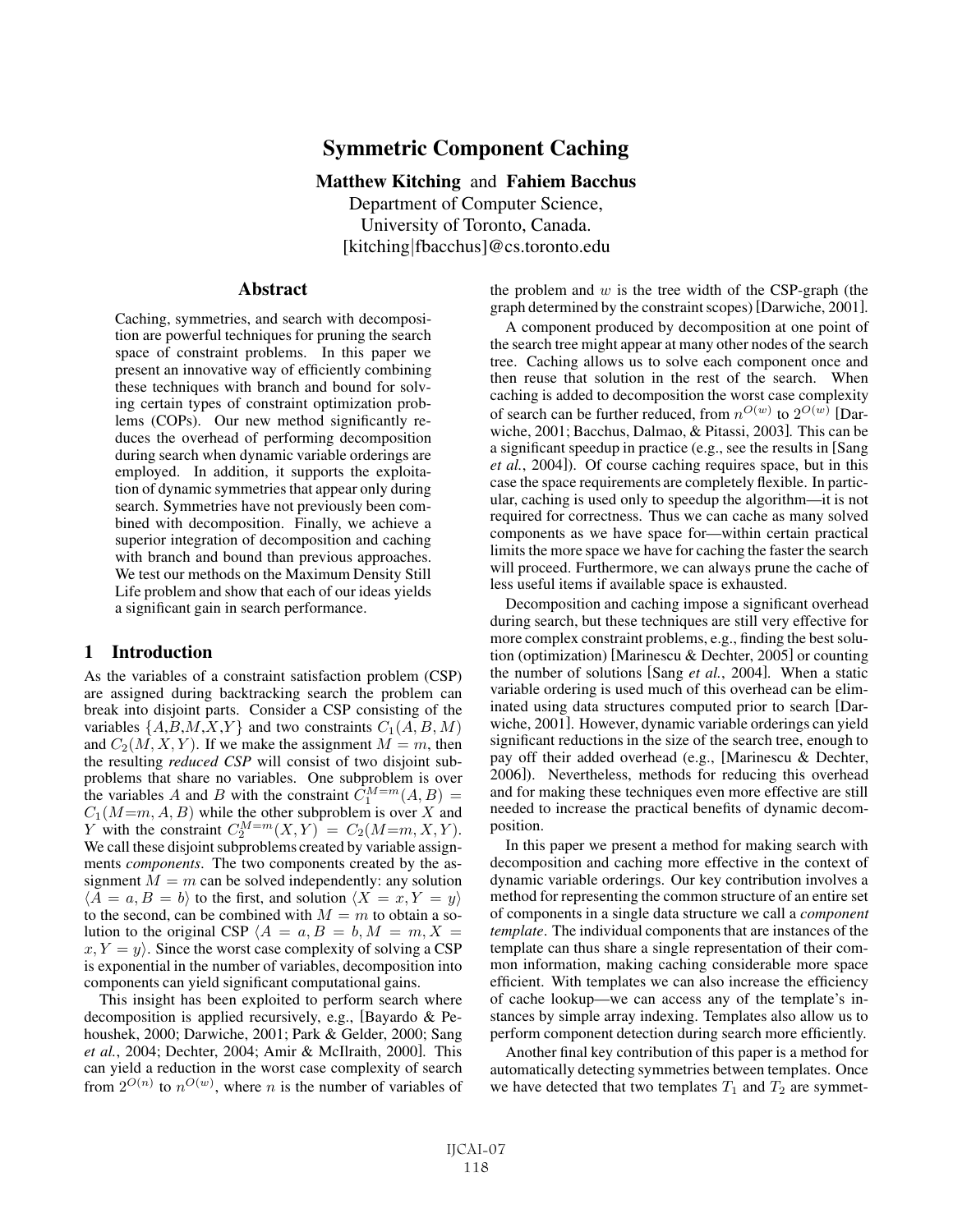ric we can use the discovered symmetry mapping to map all instances of  $T_1$  to a symmetric instance of  $T_2$ . Thus the template symmetry encodes an entire set of individual component symmetries. This makes computing template symmetries much more cost effective than computing symmetries between individual components. Template symmetries allow us to make more effective use of cached information—cached component bounds can now be used to provide bounds for all symmetric components as well. This can yield significant reductions in the size of the explored search space.

Finally, we show how to achieve a better integration between branch and bound and component caching by caching bounds on components rather than requiring that the components be completely solved prior to being stored in the cache (as done, e.g., in [Marinescu & Dechter, 2005]).

In the sequel we first expand on the background behind our approach. Then we present our new technique of component templates and show how they can be exploited so as to achieved the benefits just described. Then we present some initial empirical results on the test problem of Maximum Density Still Life.

### 2 Background

In this paper, we concentrate on solving Constraint Optimization Problems (COPs) that have decomposable objective functions. However, our template technique could be used in other applications of component caching (search with decomposition and caching), e.g., counting solutions.

A Constraint Optimization Problem (COP), P, is specified by a tuple  $\langle V, \overline{Dom}, C, O \rangle$ , where V is a set of variables, for each  $V \in V$ ,  $Dom[V]$  is its domain of values, C is a set of constraints, and  $O$  is an objective function that assigns a value to all complete assignments of values to the variables. The typical goal in solving a COP is to find an assignment of values to the variables that maximizes  $O$  and at the same time satisfies all of the constraints in C.

Our techniques are effective on COPs that have *decomposable* objective functions and constraints. In particular, we require that  $O$  be decomposed into the sum of objective subfunctions  $o_i$ ,  $O = \sum_i o_i$ , such that each  $o_i$  is dependent on only a subset of the variables  $\mathit{scope}(o_i) \subset \mathcal{V}$ , and that each constraint  $C \in \mathcal{C}$  also be dependent on only a subset of the variables  $\textit{scope}(C) \subset \mathcal{V}$ .<sup>1</sup> The constraints and objective sub-functions can be unified by treating each constraint as an additional objective sub-function mapping satisfying assignments to 0 and violating assignments to −∞. Thus the overall (unified) objective function becomes  $\mathcal{O} = \sum_i o_i + \sum_j C_j$ , and the problem is simply to maximize this augmented objective function. (This formulation is like a soft-constraint problem). Hence, in this paper we regard a COP as being the tuple  $\langle V, Dom, O \rangle$  where O includes both the original objective sub-functions and the hard constraints encoded as additional objective sub-functions. We use the term *objectives* to denote the sub-functions in  $\mathcal{O}$ .

Note that we could equally use an objective function that is decomposed into a product rather than a sum of objectives; similarly we could cast the problem as a minimization task rather than a maximization task.

Components. In backtracking search each node of the search tree *n* corresponds to a set of variable assignments, and these assignments might cause the problem to be broken up into disjoint components. A component is a subset of the original problem that has been isolated by a set of assignments. Here we present a formalization of this idea tailored to our subsequent developments.

A *component*,  $\rho$ , of a COP  $P = \langle V, Dom, O \rangle$  is a tuple  $\langle \rho. \mathcal{V}, \rho. \mathcal{O}, \rho. \mathcal{A} \rangle$  where  $\rho. \mathcal{V} \subseteq \mathcal{V}$ ,  $\rho. \mathcal{O} \subseteq \mathcal{O}$  and  $\rho. \mathcal{A}$  is a set of assignments  $\{V_i = a_i, \ldots\}$ , subject to the following conditions. Let  $vars(\rho.A)$  be the set of variables assigned values in  $\rho.A$ .

- 1.  $\rho \mathcal{O} = \bigcup_{V \in \rho, \mathcal{V}} \{o | V \in scope(o)\}$
- 2.  $vars(\rho.A) \cup \rho.V = \bigcup_{o \in \rho.O} scope(o)$
- 3.  $vars(\rho.A) \cap \rho.V = \emptyset$
- 4. p is minimal. That is, there is no other tuple  $p' =$  $\langle \rho' \mathcal{Y}, \rho' \mathcal{O}, \rho' \mathcal{A} \rangle$  that satisfies conditions 1-3 with  $\rho' \mathcal{N} \subseteq \rho \mathcal{N}, \rho' \mathcal{O} \subseteq \rho \mathcal{O}, \rho' \mathcal{A} \subseteq \rho \mathcal{A}$  and with at least one of these sets being a strict subset.

That is, a component contains a set of variables and all of the objectives over these variables. Furthermore, these objectives are isolated from the rest of the problem by a set of assignments  $\rho \mathcal{A}$ : all of the variables they mention are either variables in the component or are instantiated in  $\rho.A$ . Furthermore none of the variables of the component, i.e., the variables in  $\rho$ . $V$ , are assigned in  $\rho$ . $A$ .

The Components at a node. At each node  $n$  some set of assignments A have been made, and some set of variables U remain unassigned. The components at  $n, \rho_1, \ldots, \rho_k$ , are those components such that (a)  $\rho_i \mathcal{V} \subseteq \mathcal{U}$  (the variables of the components are unassigned), (b)  $\rho_i \mathcal{A} \subseteq \mathcal{A}$  (the current assignments isolate the variables of the component).

**Example 1** Consider a COP with variables  $\{A, B, M, N, \}$  $X, Y$  and constraints  $C_1(A, B, M)$ ,  $C_2(X, Y, N)$ , and  $C_3(M,N)$ . At a node n where just the assignment M=a has been made, there will be two components:  $\rho_{ab}$  with  $\rho_{ab}$ ,  $\mathcal{V} = \{A, B\}$ ,  $\rho_{ab}$ ,  $\mathcal{O} = \{C_1\}$ , and  $\rho_{ab}$ ,  $\mathcal{A} = \{\tilde{M} = a\}$ and  $\rho_{xyn}$  with  $\rho_{xyn}$   $\mathcal{V} = \{X, Y, N\}$ ,  $\rho_{xyn}$   $\mathcal{O} = \{C_2, C_3\}$ , and  $\rho_{xyn} \cdot A = \{M = a\}.$ 

**Computing the components** at a node  $n$  is easily accomplished by standard algorithms for detecting the CONNECTED COMPONENTS of a graph, e.g., union-find or depth-first search. In particular, we consider an undirected graph  $G_n$ , that contains a node for every objective in  $\mathcal O$  and for every **uninstantiated** variable  $V$ . There is an edge between two nodes in  $G_n$  if and only if one of the nodes is a variable node V, the other is an objective node o, such that  $V \in scope(o)$ .

**Observation 1** The CONNECTED COMPONENTS of  $G_n$  correspond to the minimal components of n. In particular,  $\rho$  is a component at  $n$  if and only there exists a connected component c of  $G_n$  such  $\rho$ . V is the set of variable nodes in c,  $\rho$ .  $\mathcal O$  is

<sup>&</sup>lt;sup>1</sup>If the objective function or constraints cannot be decomposed, our method will still be correct but no decompositions will be generated during search. Often, however, the objective and global constraints can be reformulated in a decomposed form.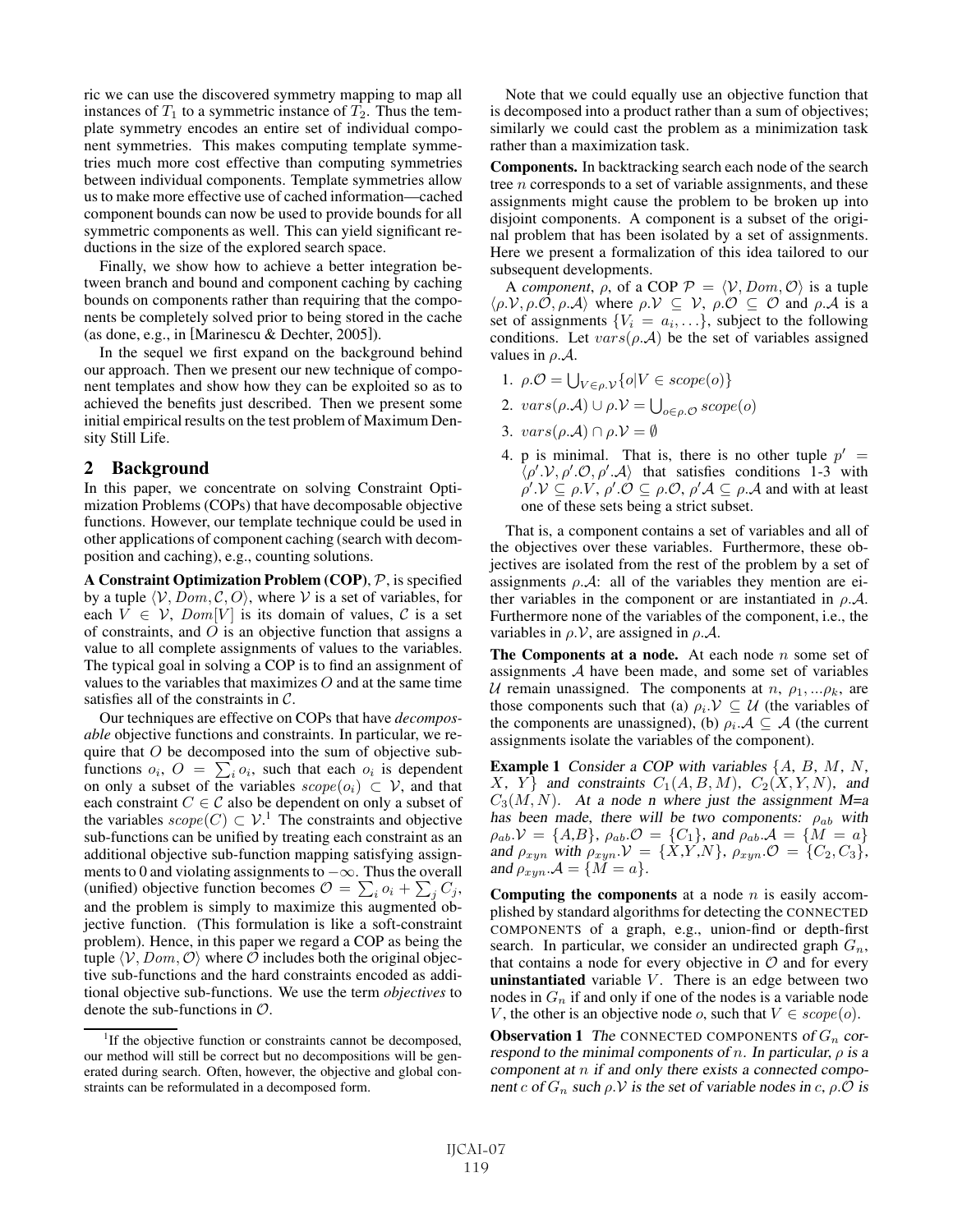the set of objective nodes of c, and  $\rho$ . A are the assignments made to the instantiated variables of these objectives.

This observation can be verified by realizing that conditions (1) and (2) in the definition of a component (above) can be achieved by incrementally adding connected objectives to  $\rho$ . $\mathcal O$  and connected variables to  $\rho$ . $\mathcal V$  stopping when there are no more connections to follow. This is precisely what CON-NECTED COMPONENTS algorithms do (these algorithms also compute minimal components).  $\rho \mathcal{A}$  can then computed after  $\rho$ . V and  $\rho$ . O have been finalized. Note also that any objective that has been fully instantiated at the node  $n$  will become an isolated node in  $G_n$ ; i.e., a single node component. These fully instantiated objectives form components with no variables, one objective, and the assignments required to fully instantiate that objective.

**Example 2** Suppose in our example we next assign  $N = b$ , so that only the two assignments  $M = a$  and  $N = b$  have been made. This will generate 3 components:  $\rho_{ab}$  is unaffected by the new assignment, but  $\rho_{xyn}$  is now split into two components  $\rho_{xy} = \langle \{X, Y\}, C_2, N = b \rangle$  and  $\rho_{mn} =$  $\langle \{\}, C_3, \{N = b, M = a\} \rangle$ . Note the  $\rho_{mn}$  contains no variables, just <sup>a</sup> single fully instantiated objective, and that the component  $\rho_{xy}$  does not contains  $M = a$  in its assignment set even though its parent component  $\rho_{xyn}$  did.

**Computation Benefits of Components.** If  $\rho$  is a component then the value of any assignment A to its variables,  $\rho$ . $V$ , is equal to the sum of its objectives  $\rho \mathcal{O}$  evaluated at the set of assignments  $A \cup \rho.A$ . Note that the objectives of  $\rho$  are functions only of  $\rho$ . V and the assignments in  $\rho$ . A, thus any complete assignment to  $\rho$ . V along with  $\rho$ . A is sufficient to fully instantiate all of these objectives (yielding a single numeric value for each objective which we can then sum). The **value** (maximal value) of  $\rho$ , value( $\rho$ ), is the maximum value that can be achieved by any assignment to its variables  $\rho$ . $V$ :

value(
$$
\rho
$$
) = max  
 $A:A$  is an assignment to  $\rho.V$   $\sum_{o \in \rho.O}$   $o(A \cup \rho.A)$ .

A *solution* to the component is any assignment to its variables that achieves its (maximal) value. Note that components corresponding to fully instantiated objective have a value equal to the value of the instantiated objective. Note also that the value of a component can be computed by examining assignments to the component's variables only, the rest of the problem can be ignored.

**Proposition 1** Let  $n.A$  be the set of assignments made at a node n, and let  $\rho_1, \ldots, \rho_k$  be the set of components at n. The maximal value that can be obtain for any complete set of assignments  $A$  to the variables of the COP  $P$  such that  $A \supseteq n.A$  (i.e., at any leaf node in the subtree below n), is  $\sum_{i=1}^{k} value(\rho_i)$ . Furthermore a complete assignment A achieves this maximal value if and only if it is equal to  $n.A$ unioned with a solution for each component  $\rho_i$ .

This proposition follows from the fact that the values of the components are independent of each other. Computationally, this means that we can solve each component independently, and that we obtain further computational advantage by applying decomposition recursively as we solve the individual components.

## 3 Templates

Now we introduce our new idea of component templates used to represent the shared information of a group of components, each of which then becomes an instance of the template. The basic idea is quite simple, with most of the innovation arising from how templates can be exploited algorithmically.

From the definitions above it can be observed that for any two components  $\rho_1$  and  $\rho_2$  if  $\rho_1 \mathcal{V} = \rho_2 \mathcal{V} \neq \emptyset$  then  $\rho_1$ . $\mathcal{O} = \rho_2$ . $\mathcal{O}$ : both of these sets are all the objectives mentioning these variables (and no others due to minimal). Furthermore, the variables assigned in  $\rho_1$ . A are identical to the variables assigned in  $\rho_2 \mathcal{A}$ : both of these sets must assign all variables of the  $\rho_i$ . O not in  $\rho_i$ . V. In fact the only difference between two non-equal components containing the same (non-empty) set of variables is that the particular *values* assigned in  $\rho_1$ . A and  $\rho_2$ . A differ, and as a consequence  $value(\rho_1)$  and  $value(\rho_2)$  might also differ (since the objectives are being maximized subject to the differing values in  $\rho_1$ . A and  $\rho_2$ . A).

We use component templates to represent all the components that have an identical set of variables. Formally, a component template  $T = \langle T.V, T.O, T.D \rangle$  is a set of variables  $T.V$ , objectives  $T.O$ , and another set of variables  $T.D$  disjoint from T .V called the *dependency variables*, such that every set of assignments A to the variables in  $T.D$  (a) generates an instance of the template  $T \langle A \rangle$  and (b) every instance  $\mathcal{T}\langle \mathcal{A}\rangle$  is a component:  $\mathcal{T}\langle \mathcal{A}\rangle = \langle \mathcal{T}.\mathcal{V}, \mathcal{T}.\mathcal{O}, \mathcal{A}\rangle$ . That is, the instance is a component with the same variables and objectives as the templates and with  $A$  being the set of assignments that disconnects it from the rest of the problem.

**Example 3** For instance, consider the component  $\rho_{ab}$  =  $\langle \{A, \vec{B}\}, C_1, M = a \rangle$  seen in the previous example. The component template  $T_{ab} = \langle \{A, B\}, \{C_1\}, \{M\} \rangle$  includes  $\rho_{ab}$  as one of its instances. In particular  $\mathcal{T}_{ab}\langle M=a\rangle = \rho_{ab}$ .

Using Templates During Search. As described above, the components at each node  $n$  of a backtracking search can be determined by a CONNECTED COMPONENTS algorithm run on the graph  $G_n$ . Note however that  $G_n$  contains only variables and objectives, it does not mention the actual values assigned to the instantiated variables. Hence the algorithm actually identifies a set of templates. The components at the node  $n$  are the **particular instances of these templates** determined by the assignments at  $n$ .

Once a template is detected for the first time we create a data structure to represent the template instance and store this in a template cache. This data structure can then be used to efficiently detect when any of its instances are components of future nodes in the search as follows.

**Observation 2** Let  $A$  be the set of assignments made at node n, and let  $T$  be a component template. If  $A$  instantiates all of the variables in  $T.D$  and none of the variables in  $T.V$ , then  $T\langle A|_{T,D}\rangle$  is one of the components at n, where  $A|_{T,D} =$  ${V=a|V=a \in A \land V \in T.D}$  is the subset of A that assigns the variables in  $T.D$ .

We can efficiently detect when all of the variables in  $T.D$  are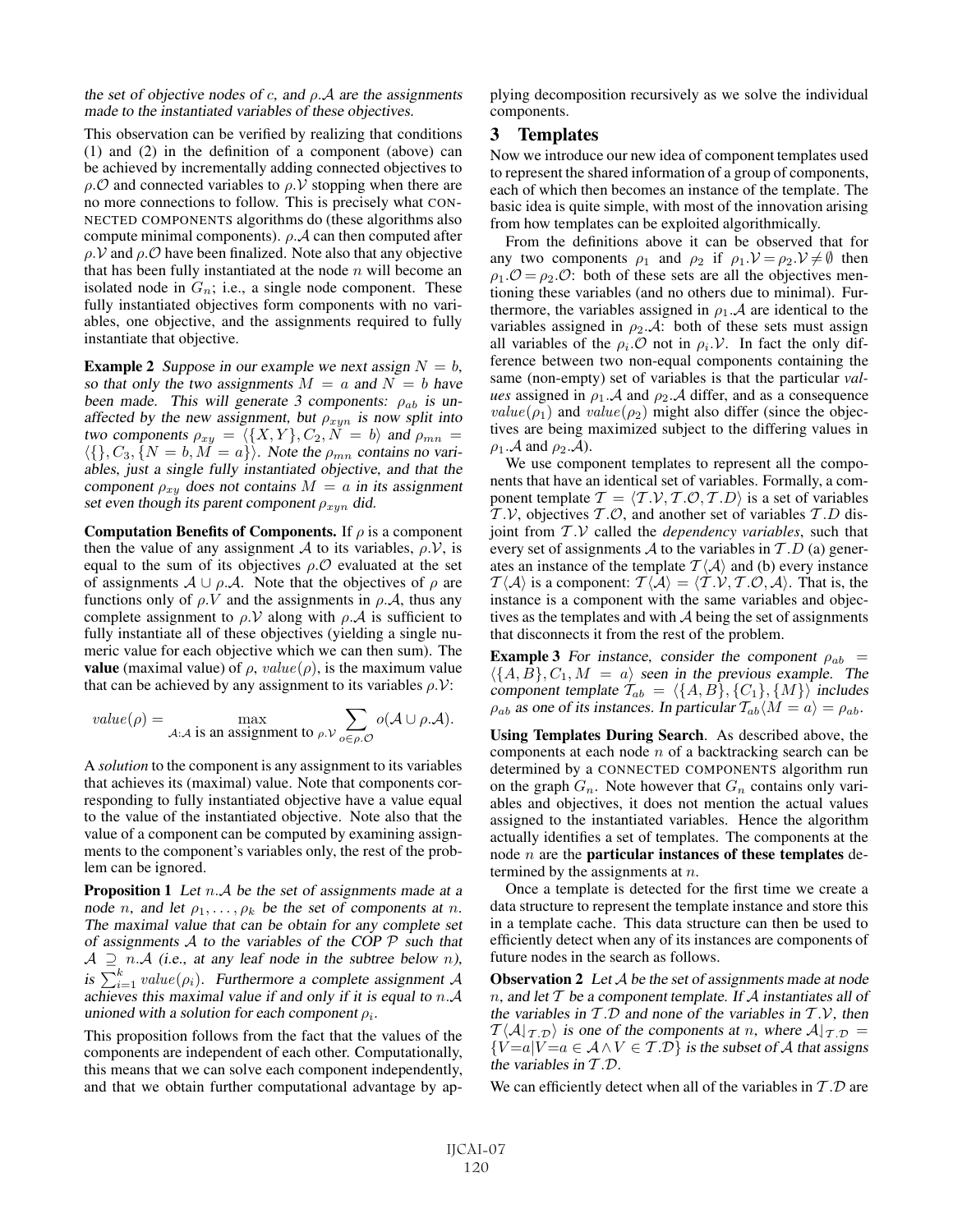instantiated at a node using standard lazy watch techniques [Moskewicz *et al.*, 2001]. Once all of T.D has been assigned we test  $T.V.$  If all of these variables are unassigned then  $T$ has been *triggered*, and we know that  $T.V$  forms a component at the current node. All of the template's variables and objectives can then be removed from  $G_n$ , further reducing its size. CONNECTED COMPONENTS can then be run on this smaller remaining graph to identify the other components at the current node. Triggering components and reducing the size of  $G_n$  in this way can yield a non-trivial improvement in the total time needed to perform component detection.

Once a template has been triggered, we need to access information about the particular instance that exists at the current search node,  $T \langle A |_{T,D} \rangle$ . Associated with each template is a *value cache* that is used to store upper and lower bounds on the values of its instances (solutions can also be stored for solved instances). If  $T\langle A \rangle$  is a template instance, then  $T\langle A \rangle$ . *lb* and  $T\langle A \rangle$ . *ub* will denote the stored lower and upper bounds on  $value(\mathcal{T}\langle \mathcal{A}\rangle)$ . If the instance has never been seen before, these bounds are given some default initial values. The search in the subtree below the current node will either compute the value of the instance (making  $\mathcal{T}(\mathcal{A})$ .  $lb =$  $T\langle A \rangle.ub$ , compute better bounds on its value, or backtrack without updating these bounds. Once we have the template, accessing an instance's bounds can be very efficient. In particular, each variable in  $T.D$  has a finite domain of values, and each instance  $\mathcal{T}\langle \mathcal{A}\rangle$  is defined by the values in  $\mathcal{A}$  it assign to these variables. Thus we can use an instance's defining sequence of values as an index into a multi-dimensional array. Many instances of the template might, however, never be encountered during the search (because of branch and bound pruning), so if such an array would be too large we can use the instance's sequence of values as a hash code to index into a small hash table more suitable for storing sparse data.

**Example 4** In our previous example, when we set  $M = a$ for the first time, we create a new template  $T_{ab}$  with  $T_{ab}$ .  $V =$  ${A,B}, T_{ab}$ .  $\mathcal{O} = {C_1}$ , and  $T_{ab}$ .  $D = {M}$  which represent component  $\rho_{ab}$ . An instance of the template  $T_{ab}\langle M = a \rangle$  is immediately created. Search proceeds over the variables A and B, returning the upper and lower bounds of component  $\rho_{ab}$  under the instantiation  $M = a$ . These are bounds on the maximal value that can be achieved by the objectives in  $T_{ab}$ . O over all possible values for A and B subject to  $M = a$ . These bounds are stored in the template cache as  $T_{ab}\langle M\rangle =$ a). *lb* and  $\mathcal{T}_{ab}\langle M = a \rangle$  ub, i.e., as bounds indexed by the assignment  $M = a$ .

If we assign  $M = k$  later in search with A and B still unassigned then  $T_{ab}$  is triggered and the bounds on the new instance  $T_M \langle M = k \rangle$  are retrieved from the template's value cache. If  $k = m$  then the cached upper and lower bounds can be reused at this new search node.

Template Symmetries Another key computational use of templates is to perform automatic symmetry detection between components at the abstract level of templates. In particular, we compute symmetries between templates during search (templates are only created during search). A symmetry between two templates can then be applied to all of their instances, thus allowing us to amortize a single symmetry computation over many different components. This is key in making automatic symmetry detection cost effective. To further reduce the cost of symmetry detection we confine ourselves to variable symmetries rather than finer-grain symmetries defined over variable-values.

Formally, we require a symmetry between two templates  $T_1$  and  $T_2$  to be a one-to-one and onto mapping  $\sigma$  between the variables  $T_1 \mathcal{D} \cup T_1 \mathcal{V}$  and  $T_2 \mathcal{D} \cup T_2 \mathcal{V}$  such that

- 1.  $\mathcal{T}_2 \cdot \mathcal{D} = \sigma(\mathcal{T}_1 \cdot \mathcal{D})$  and  $\mathcal{T}_2 \cdot \mathcal{V} = \sigma(\mathcal{T}_1 \cdot \mathcal{V})$ , where  $\sigma$  applied to a set S is  $\sigma(S) = {\sigma(V)|V \in S}$ .
- 2. for any assignment A to all of the variables in  $T_1 \mathcal{D} \cup$  $T_1$ . V, the value of the objectives  $T_1$ . O evaluated at A is identical to the value of the objectives of  $T_2$ . O evaluated at  $\sigma(\mathcal{A})$ , where  $\sigma$  applied to a set of assignments  $\mathcal A$  is  $\sigma(\mathcal{A}) = {\sigma(V) = a|V = a \in \mathcal{A}}.$

In otherwords,  $\sigma$  keeps the dependency variables and template variables separated, and it preserves the value of the template objectives. Since the value of a template instance  $\mathcal{T}_1\langle A \rangle$  is the maximum of the sum of the objectives  $\mathcal{T}_1 \langle O \rangle$  under the fixed assignment A to the dependency variables  $T_1 \mathcal{D}$ and any assignment to  $T_1$ . V, we have that

**Observation 3** If  $T_1$  and  $T_2$  are symmetric under the mapping  $\sigma$  then for any instance of  $\mathcal{T}_1$ ,  $\mathcal{T}_1\langle \mathcal{A} \rangle$  we have  $value(\mathcal{T}_1\langle \mathcal{A}\rangle) = value(\mathcal{T}_2\langle \sigma(\mathcal{A})\rangle).$ 

This means that any bounds we have computed for the component  $\mathcal{T}_2\langle \sigma(\mathcal{A})\rangle$  can be reused for the component  $\mathcal{T}_1\langle \mathcal{A}\rangle$ .

To automatically detect symmetries between templates during search we map the problem to a graph isomorphism problem by constructing a graph representation for each template. The graph representation has the property that two templates' graph representations are graph isomorphic if and only if the templates are symmetric in the sense defined above. The graph isomorphism, which maps the vertices of one graph to the other, provides the variable to variable symmetry mapping between the two templates.

We solve the graph isomorphism problem using available graph automorphism software (in our case NAUTY [McKay, 2004]). As shown in [Puget, 2005] such software can be surprising efficient even though graph isomorphism is not known to be of polynomial complexity. To utilize symmetries during search we proceed as follows. When a template  $T$  is first created, we construct its graph representation  $G_{\mathcal{T}}$ . NAUTY is then used to compute  $iso(G_{\mathcal{T}})$ , a canonical isomorph of  $G_{\mathcal{T}}$ . T is symmetric to some previously cached template  $\mathcal{T}'$ if and only if their graph isomorphs are equal,  $iso(G_{\mathcal{T}})$  = iso( $G_{\mathcal{T}}$ ). By using hashing techniques on  $iso(G_{\mathcal{T}})$  we can find any isomorphic template in near constant time. If an isomorphic template  $T'$  is found we utilize the invertible mappings  $G_{\mathcal{T}} \mapsto iso(G_{\mathcal{T}})$  and  $G_{\mathcal{T}} \mapsto iso(G_{\mathcal{T}})$  produced by NAUTY to compute a symmetry map from  $\overline{T}$  to  $\overline{T}$ .

To utilize this symmetry, we avoid allocating a value cache for  $T$ 's instances. Instead we mark  $T$  as being symmetric to  $T'$  and store the symmetry map  $\sigma$ . We continue to use T to detect when any of its instances are created, but, transparently to the rest of the code, whenever we read or store information about one of  $T$ 's instances we instead remap that access to the symmetric instance of  $T'$ . Thus, all instances of  $T$  are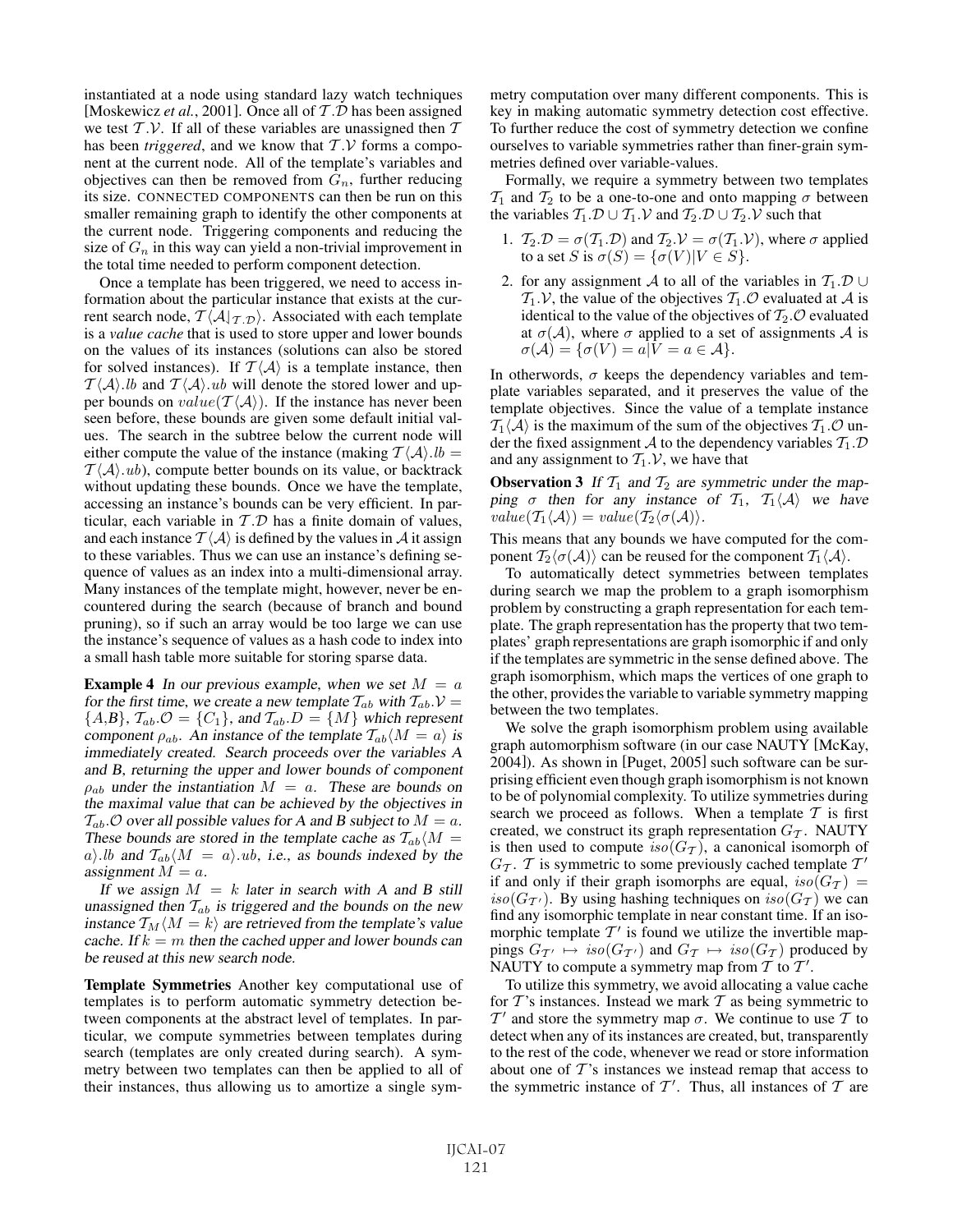able to utilize bounds computed for instances of  $\mathcal{T}'$ . Furthermore any bound computed for instances of  $T$  are stored as information about instances of  $T'$ . Since we might have many different templates being symmetric to  $T'$  (symmetries always map to the earliest created template), this means that information computed for an instance of  $T$  can then be utilized by many other symmetric components.

Example 5 Consider the same COP described earlier. When we set  $N = b$  for the first time, we create a new template  $\mathcal{T}_{xy}$  with  $\mathcal{T}_{xy} \mathcal{V} = \{X, Y\}$ ,  $\mathcal{T}_{xy} \mathcal{O} = \{C_2\}$ , and  $\mathcal{T}_{xy} \mathcal{D} =$  $\{N\}$  which represent component  $\rho_{xy}$ . If  $C_1$  is the same type of constraint as  $C_2$ , then the graph representation of  $T_{ab}$  and  $T_{xy}$  will be the same, and an isomorphism between the two templates will be the found, in this case mapping variable N to M. The cache of template  $T_{xy}$  will point to the cache of template  $T_{ab}$  under the mapping  $N \mapsto M$ . If we create an instance  $\overline{T_{xy}}\langle N=a \rangle$  we can then use the cached results  $\mathcal{T}_{ab}\langle M=a\rangle$ . *lb* and  $\mathcal{T}_{ab}\langle M=a\rangle$ . *ub*.

Note that in the original COP (Example 1), if N and M are not exchangable in  $C_3(N,M)$ , then this symmetry does not exist until both M and N are assigned. That is, our mechanism can detect dynamic symmetries.

Unfortunately space restrictions prohibit us from presenting the details of our template graphical representation. But we will mention that many choices for this representation exist. Our representation utilizes NAUTY's ability to input coloured graphs to ensure that the computed graph symmetries keep the dependency variables and template variables separated (condition (1) above), it allows exploitation of the fact that some objectives have exchangeable variables,<sup>2</sup> and it uses colours to ensure that only equivalent objectives can map to each other.

### 4 Symmetric Component Caching Search

The search algorithm given in Figure 1 shows how we utilize the above ideas to perform recursive decompositions integrated with branch and bound. CCS+BB attempts to find the value for a single component given as a template instance  $T\langle A \rangle$ . It is also provided with a lower bound LB, and can abort its computation as soon as it discovers that  $\mathcal{T}\langle \mathcal{A} \rangle$  cannot achieve a value greater than this bound. Even if the computation is aborted, however, the routine still stores the best bounds it was able to compute before termination, line 14. Storing the bounds produced by a partial computation of a component's value allows a better integration with branch and bound. As described above, these bounds are stored in the template's value cache (or in some symmetric template's value cache).

Branch and bound inevitably implies that the search might attempt to compute the value of a particular template instance many times, aborting each attempt because of the current bound. By updating the component's bounds after each of these attempts work is saved. In particular, each new attempt can proceed more efficiently by utilizing the stronger bounds computed in the previous attempt. This approach is in contrast with that presented in [Marinescu & Dechter, 2005],  $CCS+BB(T\langle A \rangle, LB)$ 

- 1. *if*  $T.V = \emptyset \lor (T \langle A \rangle .ub \leq LB) \lor (T \langle A \rangle .lb = T \langle A \rangle .ub)$ 2. *return*
- 3. *if*  $LB < \mathcal{T} \langle A \rangle lib$  LB :=  $\mathcal{T} \langle A \rangle lib$
- 4.  $V :=$  select variable from  $T.V$  to branch on
- 5.  $Ts :=$  Find the templates contained in the graph consisting of  $T.Ob$  and  $T.V - \{V\}$ .
- 6. *foreach*  $d \in Dom[V]$
- 7. *foreach*  $T_i \in \mathit{Ts}$
- 8.  $\mathcal{A}_i := (\mathcal{A} \cup \{V = d\})|_{\mathcal{T}_i \cdot \mathcal{D}}$

```
9. foreach T_i \in \mathit{Ts} while \sum_i T_i \langle A_i \rangle \cdot ub > \mathit{LB}
```
- 10. LB<sub>i</sub> := LB- $\sum_{j\neq i} \overline{T_j} \langle A_j \rangle$ .ub
- 11. **CCS+BB** $(T_i \langle \overline{A_i} \rangle, \overline{L}B_i)$ 12.  $(\mathbf{1}\mathbf{b}^d, \mathbf{u}\mathbf{b}^d) = (\sum_i \mathcal{T}_i \langle \mathcal{A}_i \rangle \mathbf{.} lb, \sum_i \mathcal{T}_i \langle \mathcal{A}_i \rangle \mathbf{.} ub)$

```
13. LB := \max(LB, lb^d)
```

```
14. (\mathcal{T}\langle A\rangle.lb, \mathcal{T}\langle A\rangle.ub) = (\max_d(\mathbf{1}\mathbf{b}^d), \max_d(\mathbf{u}\mathbf{b}^d))
```
Figure 1: Template Component Caching Search with Branch and Bound and Templates. Try to compute  $value(T\langle A \rangle)$ , but give up as soon as we discover that  $value(\mathcal{T}\langle A \rangle) \leq \text{LB}.$ 

where the cache is used only to store the values of fully solved components. Hence, default initial bounds are always used when trying to solve an unsolved component, even when the search had computed better bounds in a previous attempt.

The first thing the algorithm does (line 1) is to check if (a) the template contains no variables (in which case it contains only a single objective function that is fully instantiated by the assignments  $\tilde{A}$ , hence  $T \langle A \rangle$ . *lb* and  $T \langle A \rangle$ . *ub* are both equal to the value of the objective on A); (b)  $\mathcal{T}(\mathcal{A})$ .  $ub \leq \mathbb{L}\mathbb{B}$ (in which case the required bound cannot be achieved); or (c)  $T \langle A \rangle$ .  $lb = T \langle A \rangle$ .  $ub$  (in which case the component has already been fully solved, which actually captures case (a) as well); in any of these cases the procedure can immediately return.

Otherwise we check if it is already known that the component can achieve a higher value than required (LB), line 3. In this case the algorithm is going to compute the component's maximum value (the computation cannot be aborted by bounding), and we can make it more efficient by resetting the lower bound to the higher value. A variable  $V$  to split on is then selected, and we determine how the component will decompose when this variable is assigned, line 5. This is done by a combination of template triggering and connected component analysis. Once the triggered templates are removed from the constraint graph each remaining connected component forms a new template. Any objective of the input template  $o \in \mathcal{T}.\mathcal{O}$  whose only uninstantiated variable was V forms a template T' with  $\overline{T}$ '. $\mathcal{V} = \emptyset$  and  $\mathcal{T}'$ . $\mathcal{O} = \{o\}$ . Any instance of this template,  $T' \langle A \rangle$ , will have upper and lower bounds equal to  $o$  evaluated at  $\mathcal{A}$ . The other components, containing variables, will generate new templates upon which automatic symmetry detection is performed. As V is assigned different values, different instances of the templates in Ts will be created and solved.

Lines 7 and 8, identify the new template instances (components) created by the current value of  $V$ . These components are solved in lines 9–11. We can abandon the assignment  $V = d$  (line 9) if at any time the sum of the upper bounds of these components fails to reach the required lower bound (this

<sup>&</sup>lt;sup>2</sup>Two variables  $X_i$  and  $X_j$  are exchangeable in a objective if exchanging their assigned values has no effect on the objective.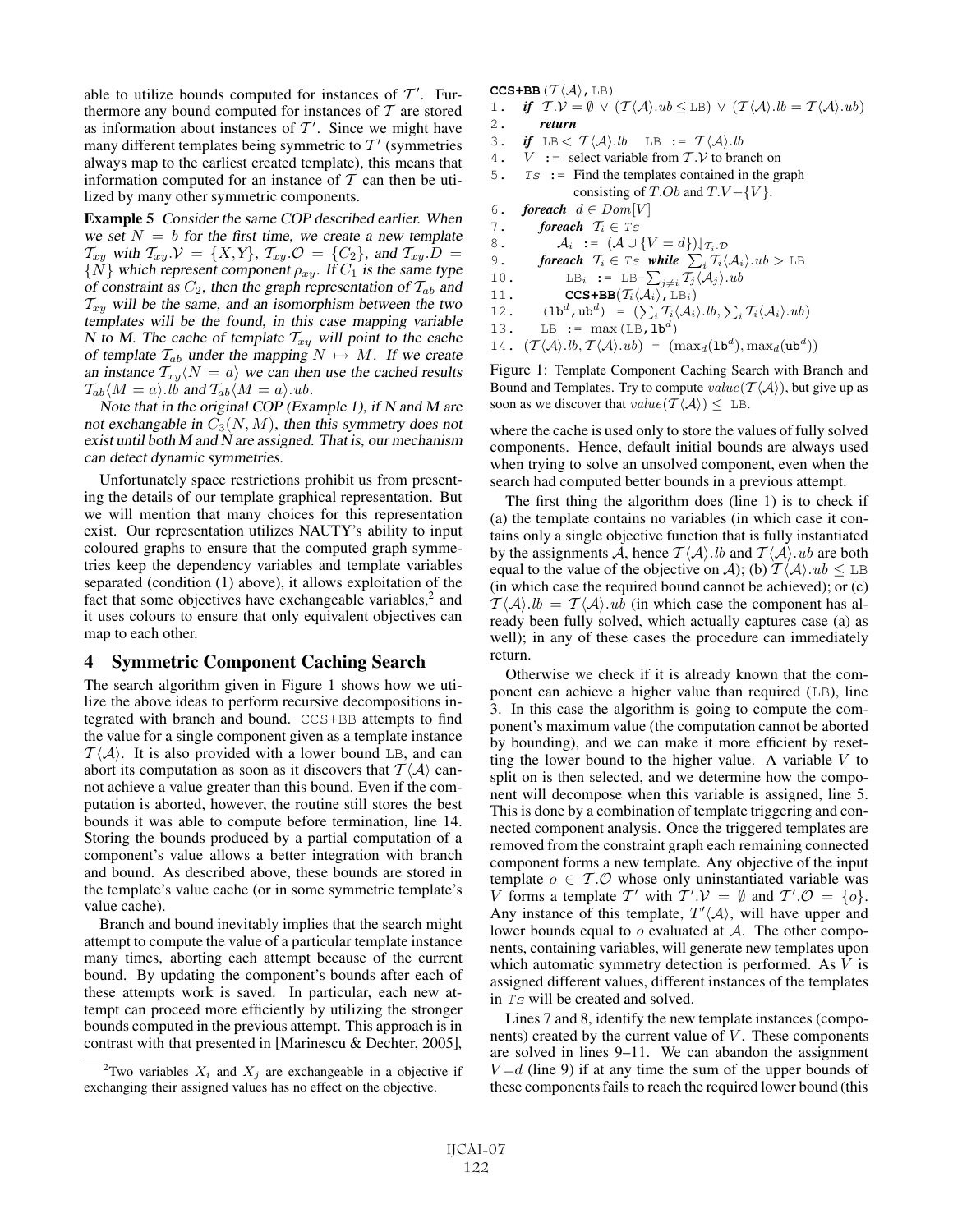sum changes as we compute the component values). We need from each component a value large enough so that if the other components reach their upper bound, the sum will exceed the lower bound required for the input component. This is the value  $LB<sub>i</sub>$  computed at line 10. When we have finished with  $V = d$  we compute bounds that can be achieved for the input component under this setting of  $V$ , line 12. It could be that these bounds exceed the inputed lower bound, i.e.,  $1b^d > LB$ . In that case, the algorithm will continue to compute the input component's maximum value, by trying the remaining assignments to V. However, since  $V = d$  achieves at least  $1\mathbf{b}^d$ , any new value for V needs to achieve an even higher value, hence we can reset the lower bound (line 13) before attempting the next assignment to  $V$ . Finally, after all values for  $V$ have been tried, we can update the bounds for the input component. Note that if the computation succeeded in solving the component, then for some value  $d$  of  $V$  achieving the maximum we will have  $1\mathbf{b}^d = \mathbf{u}\mathbf{b}^d$  and  $\mathbf{u}\mathbf{b}^{d'} \leq 1\mathbf{b}^d$  for all  $d' \neq d$ . Hence line 14 will set  $T \langle A \rangle$ . $lb = T \langle A \rangle$ . $ub = value(T \langle A \rangle)$ as required.

Constraint Propagation. The algorithm can also employ constraint propagation over the hard objectives (the original constraints) to prune domain values that would necessarily lead to values of  $-\infty$ . In particular, domain pruning will simply reduce the iterations we have to perform at line 6, the algorithm requires no other changes. It can be proved that this simple change is all that is needed, but here we provide only the intuition behind the proof.

Since the values pruned by constraint propagation violate hard constraints and thus make the sum of the objectives  $-\infty$ , it can be seen that the parts of the search space that are avoided by not branching on the pruned values cannot contain an optimal solution to the COP. Thus these pruned parts of the space cannot cause the algorithm to miss an optimal solution.

The other part of the proof is to ensure that the parts of the space that are explored continue to compute the same values when propagation is used, so that overall the search still computes the optimal value. Here the key element is showing that cached template values remain correct even when some the domains of its unassigned variables  $T.V$  have been reduced by constraint propagation. This can be seen by realizing that the template values correspond to a maximization over all possible assignments of the unassigned variables (subject to some fixed setting of the dependency variables). Since pruned values violate hard constraints, the maximum cannot have arisen from any of the pruned values. That is, the maximization over all possible values of the template variables is equal to the maximization over all unpruned values of the template variables, and the cached template values remain correct.

This highlights a subtely in the template algorithm. A template T cannot be triggered if any variable  $Var \in T.V$  is assigned a value. This is because the maximum value stored in  $T$ 's value cache might require that  $Var$  be assigned a different value. That is,  $T$ 's cached values will might not be valid when  $Var \in T.V$  has been assigned. In contrast, if  $Var's$  domain has been reduced to a singleton by propagation, its value is *forced* and as we just explained  $T$ 's cached values are still valid. In this case  $T$  can be triggered. Hence, our algorithm must treat variables with singleton domains (after propagation) differently from variables that have been assigned.

# 5 Empirical Results

We have implemented our approach and tried it on the *Maximum Density Still Life* problem (MDSL) [Larrosa, Morancho, & Niso, 2005]. This problem involves finding maximum density stable configurations in Conway's game of Life. In particular, we have a  $N \times N$  grid of cells that can be either dead or alive, implicitly surrounded by a boundary of dead cells. A cell is live and stable if it is surrounded by 2 or 3 live cells, it is dead and stable if it is surrounded by any other number of live cells. The goal is to find a stable configuration of the cells that has a maximum number of live cells.

State of the art solvers for this problem [Larrosa, Morancho, & Niso, 2005] employ an extensive amount of problem specific information. However, our solution is entirely generic; our aim is to use the problem to evaluate the effectiveness of our techniques. We use the most basic representation of the problem with  $N^2$  boolean variables, each one representing the alive/dead status of a single cell,  $N^2$  unary objective functions, one for each cell, assigning 1 to live cells and 0 to dead cells, and  $N^2$  hard objective functions, one for each cell, that assigns 0 to stable settings of the cell given its neighbour's values and  $-\infty$  to unstable settings.

We solved MDSL using six different algorithms always performing GAC constraint propagation on the hard objectives to prune domain values. All experiments were run on a 2.2 GHz Pentium IV with 6GB of memory. The time limit for each run was set to 10,000 seconds.

The algorithms we tested were. (1) a standard Branch and Bound algorithm (BB) which uses the variable ordering heuristic of domain size plus degree (both computed dynamically). The remaining algorithms use a heuristic that is biased toward completing rows or columns that have already been started in the grid; this tends to encourage the generation of components. We chose domain plus degree for BB because it performs better with this heuristic. (2) Component Branch and Bound (C+BB). This version searches for components and solves them separately, i.e., it performs search with decomposition. However, it does not use templates, nor does it cache already solved components. (3) Template Branch and Bound (T+BB) is a template version of C+BB. Its only improvement over  $C + BB$  is the use of templates to improve component detection. There is no template cache to store bounds for the instances. (4) Component Caching Search + Branch and Bound (CCS+BB) extends T+BB by activating the template cache to store computed bounds for the instances. (5) Symmetric Component Caching Search + Branch and Bound (SCCS+BB) extends CCS+BB by performing automated symmetric detection between templates. (6) ASCCS+BB which extends SCCS+BB to exploit automorphisms as well as symmetries. In particular, automorphisms (also computed by NAUTY) tell us that different instances of the *same* template are equivalent, so we can utilize cached instance bounds for all automorphic instances (as well as for instances of symmetric templates).